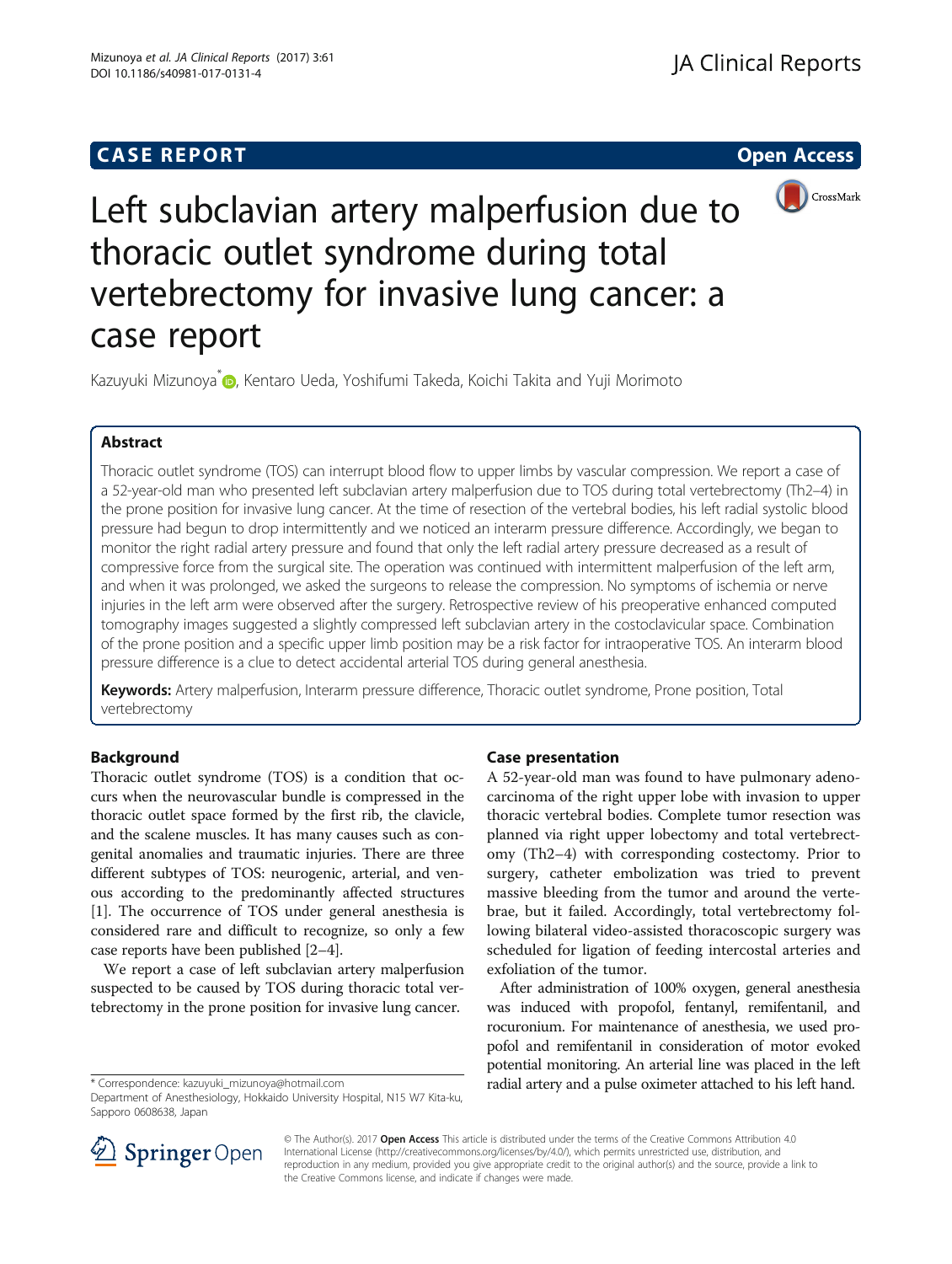The intrathoracic procedure in the right and left lateral decubitus positions was completed uneventfully. Then, the patient was turned to the prone position for total vertebrectomy approached via a posterior midline incision. When the surgical procedure reached the area around the vertebral bodies, arterial systolic blood pressure suddenly dropped from 90 to 43 mmHg. Because we suspected massive hemorrhage from vessels around the vertebrae, we asked the surgeons to interrupt the operation. At the same time, we performed rapid infusion and transfusion and administered phenylephrine. Then, his blood pressure was restored to the previous value and the operation was resumed. After a short time, his blood pressure dropped again (Fig. 1) without any sign of bleeding at the surgical site, so we considered other reasons for the low blood pressure. Despite extremely low pulse pressure in the left radial artery, we could palpate the right radial artery, so we started to monitor the pressure of the right radial artery. We found an interarm pressure difference and the possibility of reduced blood flow in the left upper limb. We suspected left subclavian artery malperfusion due to the surgical procedure at that time. We were also afraid of malperfusion of an unmonitored aortic arch branch, the left common carotid artery, because we thought that resection of intercostal arteries and exfoliation between the upper thoracic vertebral bodies and posterior mediastinum tissues caused impaired fixation of the descending aorta and aortic arch, which might easily result in ventral displacement under the influence of pressure from the dorsal side. We considered whether to add a cerebral regional oxygenation  $(rSO<sub>2</sub>)$ monitoring, but attachment of  $rSO<sub>2</sub>$  sensors to his forehead was difficult in the prone position. The bispectral index and motor evoked potentials of the upper extremities were unchanged. Therefore, the operation continued with intermittent malperfusion of the left arm, and when it was prolonged, we asked the surgeons to release the compression. The malperfusion was observed over 10 h until closure of the

thoracic cavity and never observed after that. The total time of operation was 23 h (the prone position lasted over 17 h) and intraoperative blood loss was 4220 ml.

The patient was transported to our ICU under mechanical ventilation and extubated 30 h after his ICU admission. He did not have any signs of cerebral ischemia or left arm neurological or ischemic damage.

Postoperatively, we reviewed enhanced computed tomography scans of the patient, and a slightly compressed left subclavian artery between the first rib and anterior scalene muscle was pointed out (Fig. [2](#page-2-0)). However, he had never felt any clinical symptoms previously. His condition was finally diagnosed as accidental arterial TOS resulting from the surgical procedure and his position during the operation. Further diagnostic test such as CT angiography was not performed because of its little value for his postoperative treatment.

#### **Discussion**

TOS is a disorder with signs and symptoms produced by compression of nerves or vessels, or both, at the thoracic outlet. The most common type is neurogenic TOS, and vascular types (arterial or venous) are relatively rare [\[1](#page-2-0)]. For anesthetized patients, TOS is a very critical condition because they cannot complain about their symptoms. Vascular types of TOS may be recognized as an interarm blood pressure difference, loss of the plethysmographic waveform, edema, and obstruction of IV lines in the affected limb, but neurogenic TOS cannot be noticed during general anesthesia.

There may be two major causes for the intraoperative occurrence of TOS, the position of the patient and compression of the thorax mainly due to surgical maneuvers. Mouton et al. [\[3](#page-3-0)] reported a case of positional arterial TOS in the left lateral park bench position for neurosurgery, and they continued the operation after repositioning of the patient. Kim et al. [[4](#page-3-0)] reported a case of arterial TOS that occurred due to pressure applied to the surgical site during spine surgery in the prone position. In that position, the thorax tends to be compressed by the

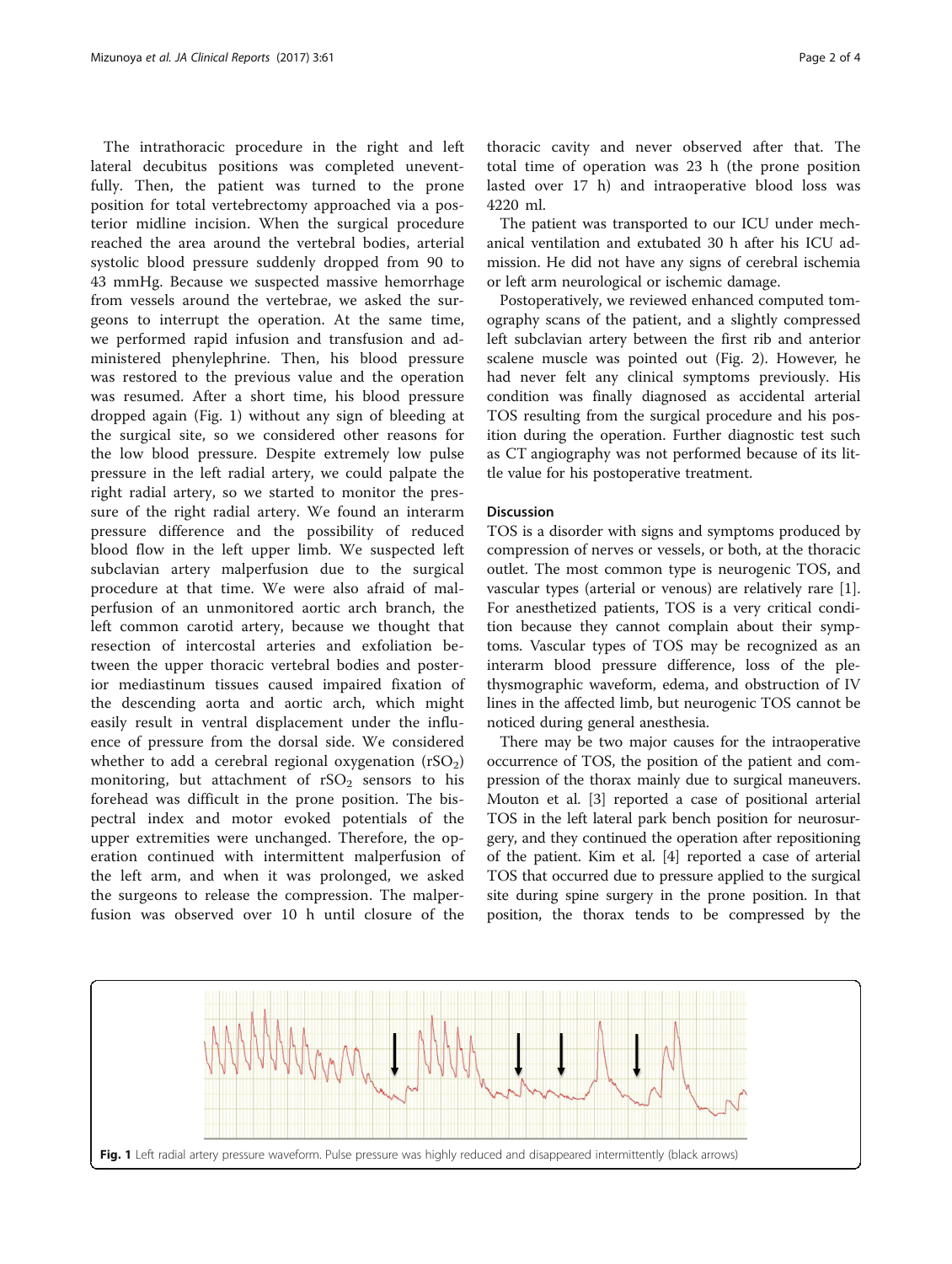

<span id="page-2-0"></span>

patient's own weight and TOS symptoms seem likely to appear with compressive force from the dorsal side.

In our case, in addition to the prone position, the patient's upper limb positioning might have affected the occurrence of TOS. Our patient's upper limbs were fixed with shoulders in the 90° abducted position and elbows flexed to 90°, as for the Roos test, a diagnostic stress test for TOS [\[5\]](#page-3-0). This arm positioning stretches the neurovascular bundle and can provoke TOS symptoms. If we had noticed TOS and its mechanism, we could reposition his upper limbs to avoid malperfusion. The compression from the surgical site, together with positional risk factors, was considered to be the cause of the left subclavian artery malperfusion. We assumed that the ascending aorta and aortic arch were pressed and displaced ventrally during resection of the vertebrae and contributed to malperfusion in the current case. This is because the left radial artery pressure decreased even while surgeons did not compress his thorax during exfoliation between the upper thoracic vertebral bodies and posterior mediastinum tissues.

Because the arterial TOS in our case was not continuous but intermittent, we continued the operation after we noticed the malperfusion of the left subclavian artery. However, even if arterial compression is intermittent, there is a risk of intimal damage, aneurysm formation, and thrombosis due to repeated compression of the artery. If arterial TOS is accompanied by neurogenic TOS, severe peripheral nerve injuries may arise silently during the long period of general anesthesia. Accordingly, preoperative risk assessment based on the patient's anatomical factors, positional risk during the operation, and surgical confounding is very important, not to mention early detection once it happens. For prevention of intraoperative TOS, it might be better to fix patient's upper limbs along the trunk, if the patient has some risk factors of intraoperative TOS. For early detection of pulselessness in one side of an upper limb, it might be useful to monitor pulse waveform of bilateral upper limbs using pulse oximeters and/or arterial lines. Once TOS is suspected, careful repositioning

of the patient may be effective to reduce compression of the neurovascular bundle.

### Conclusions

We experienced left subclavian artery malperfusion due to TOS during general anesthesia. Combination of the prone position and a specific upper limb position may be a risk factor for intraoperative TOS, even though patients have never felt any symptoms. An interarm blood pressure difference and pulse waveform laterality are clues to detect accidental arterial TOS during general anesthesia. Once it happens, careful repositioning of the patient may reduce TOS symptoms.

#### **Abbreviations**

CT: Computed tomography; TOS: Thoracic outlet syndrome

#### Acknowledgements

We would like to express our gratitude for the patient's ready consent to publish this case report.

#### Funding

The authors received no funding.

#### Authors' contributions

KM wrote the manuscript. KU and YT were attending anesthesiologists of the case. KT and YM helped to draft the manuscript. All authors read and approved the final manuscript.

#### Consent for publication

Written informed consent was obtained from the patient for publication of this case report and any accompanying images.

#### Competing interests

The authors declare that they have no competing interests.

#### Publisher's Note

Springer Nature remains neutral with regard to jurisdictional claims in published maps and institutional affiliations.

#### Received: 18 September 2017 Accepted: 14 November 2017 Published online: 25 November 2017

#### References

- 1. Hussain MA, Aljabri B, Al-Omran M. Vascular thoracic outlet syndrome. Semin Thorac Cardiovasc Surg. 2016;28(1):151–7.
- 2. Inoue S. Thoracic outlet syndrome and anaesthetic problems. Acta Anaesthesiol Scand. 2004;48(1):136.